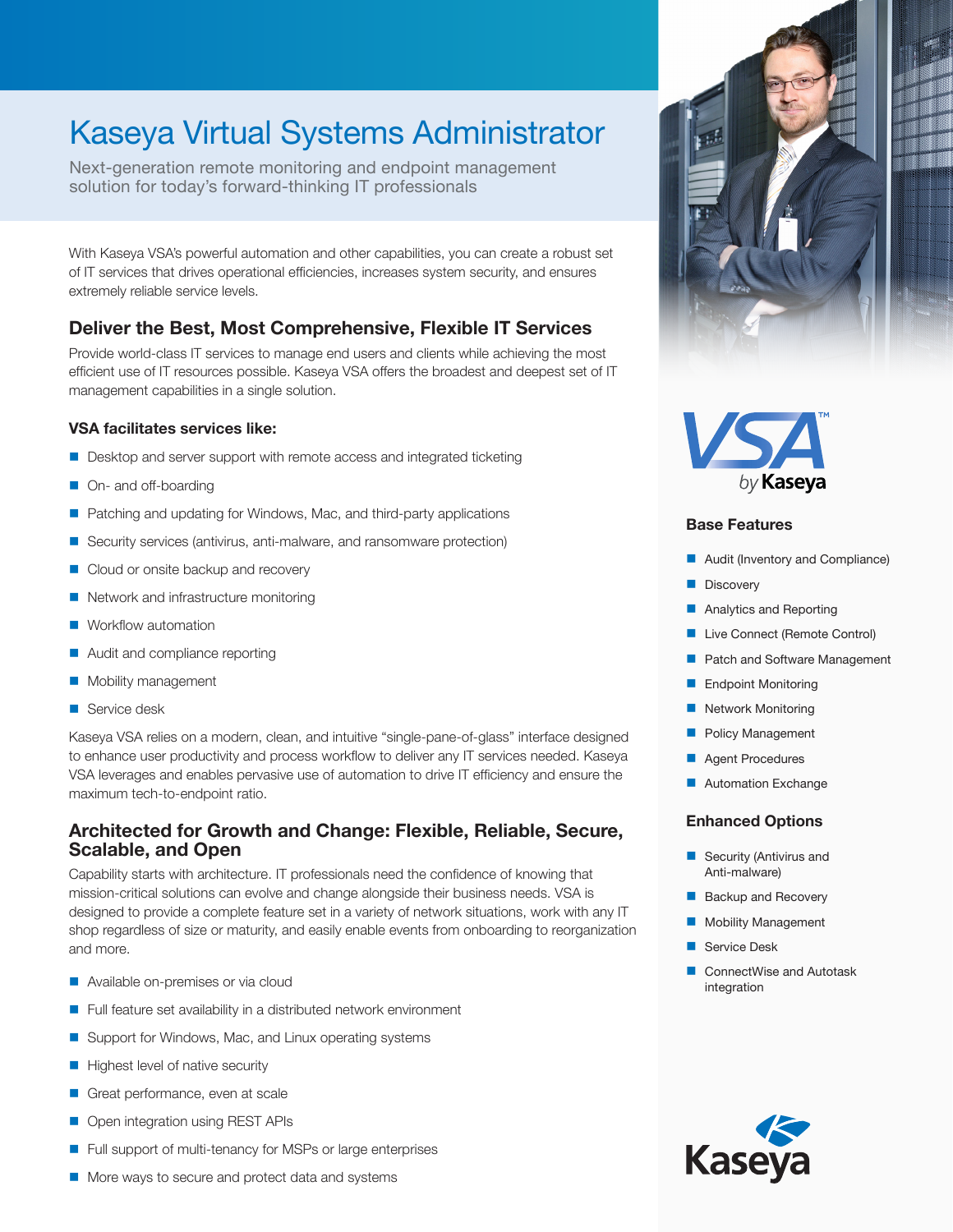## **Complete Discovery that Works**

IT professionals cannot manage what they cannot see! Success begins with having visibility to all on- and-off network devices and users. In a few clicks, VSA can find and correctly identify more machines, more often than any other management platform in the industry. By deploying just one agent, a simple scan can propagate throughout the network, perform a network harvest that returns critical information about the machines that will be managed, and enable VSA to monitor assets and instantly detect network changes.

### **Discovery features:**

- Rapid deployment
- **LAN** and domain discovery
- Full fingerprinting including OS, host names, and services
- Cross-subnet scanning

## **The Most Productive Technician Experience on the Market**

Kaseya Live Connect delivers real-time remote control across distributed networks so a technician can do everything needed from any location without ever disturbing the end user. The visual design is modern and familiar, reducing the need to train, and the workflow enables the technician to work with maximum efficiency.

### **With Kaseya Live Connect you can:**

- Execute Powershell Scripts
- Access anything, including SSH devices
- Leverage universal search to find any machine with faceted search
- $\blacksquare$  Install, with a single click, an extensible library of automated procedures to address common

issues, such as rebooting, disk cleanup, service restarts, or clearing registries

- Remotely control machines from a mobile device without interrupting users via Live Connect Mobile
- Quickly spin up a session for devices without installed agents with Live Connect On Demand (which allows MSPs to access both managed and break-fix customers) remotely in a single solution
- Screen capture for regulatory compliance purposes
- Secure and configure access to devices behind firewalls and NAT without requiring port mapping or infrastructure changes
- **Integrate ticketing**



#### **Kaseya Native Integrations**

- NOC Services
- **BMS** and Vorex (PSA)
- $\blacksquare$  Traverse
- **AuthAnvil**

*In a few clicks, VSA can find and correctly identify more machines, more often than any other management platform in the industry*

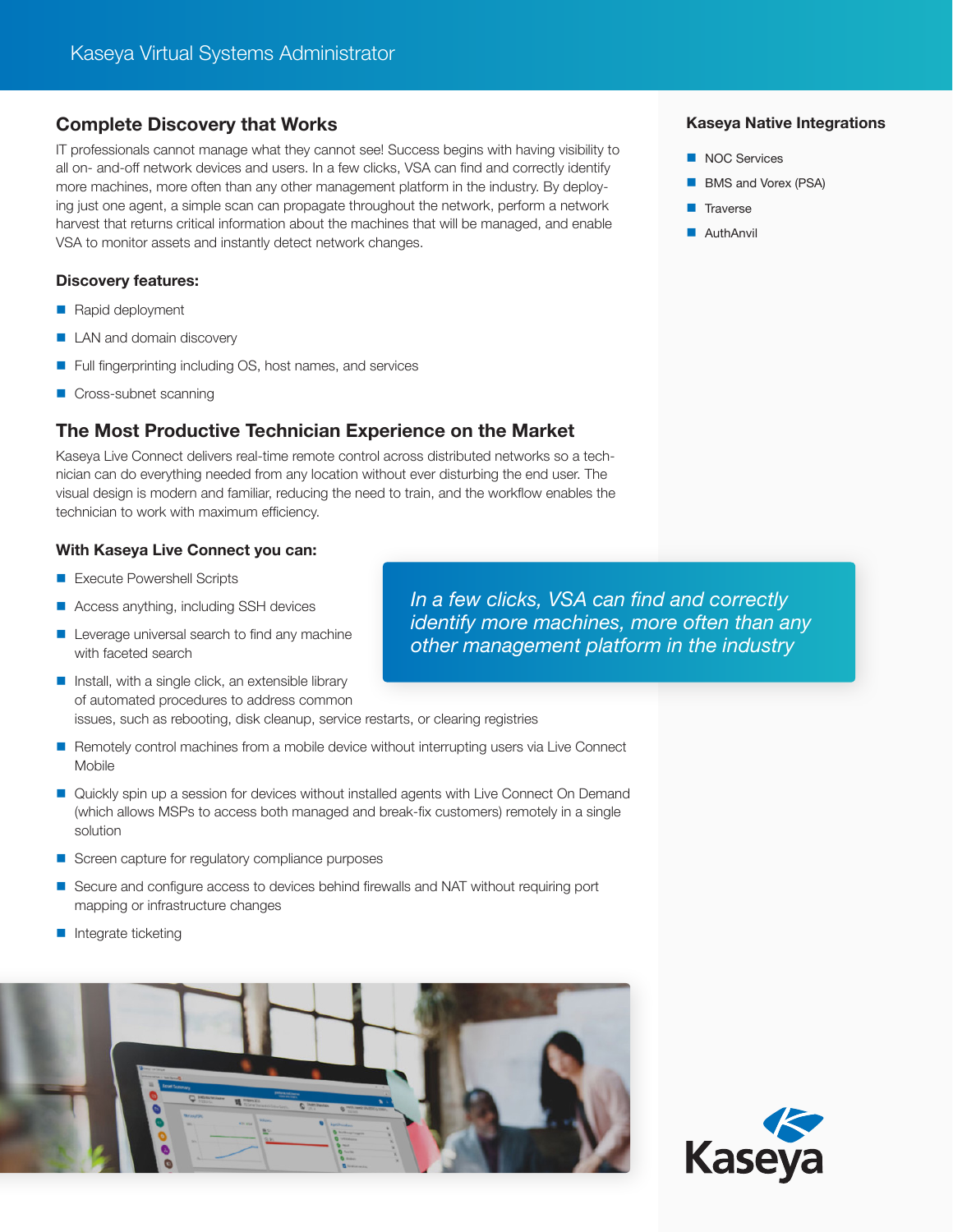## **Fully Automate Patch and Software Management to Prevent Vulnerabilities**

Centrally manage all software for any platform. Fully automate patch audits, deployment, rollback, and history. This scalable, secure, and highly configurable policy-driven approach is location independent and bandwidth friendly, and helps ensure all machines are in compliance and protected by offering:

- Support for Windows, Mac, and third-party applications
- $\blacksquare$  The ability to install, deploy, update, and automate software and patches
- Governance via policy and profiles
- Bandwidth optimized for rapid deployment

Do all this and more from a single module built for integrated management

| Agents $\blacktriangleright$ |    |                         | Q Search           |                       | ₹                         |         |     |     | C. | Э   |
|------------------------------|----|-------------------------|--------------------|-----------------------|---------------------------|---------|-----|-----|----|-----|
|                              |    | 个 ID                    | User               | Last Checkin Time     | Last Reboot Time          | Version |     |     |    |     |
|                              | 讄  | ittc-ws8.root.forkidz   | Administrator100   | 01:25:49 pm 27-Feb-17 | 07:52:35 am 13-Dec-16     | 9040003 | 55. | لما |    | - : |
|                              | 譚  | ittc.mainoffice.forkidz | Alex               | 09:30:12 am 09-Nov-16 |                           | 9040000 | 55, |     |    | ÷   |
|                              | 譚  | ittc.root.ittc          | oscar.hernandez    | 08:54:21 am 06-Jan-17 | 08:38:49 am 06-Jan-17     | 9040002 | 55, |     |    | ÷   |
|                              | 疆  | pc.forkidz.root         | <b>ITTC</b>        | 03:28:20 pm 21-Dec-16 | 06:09:21 pm 26-Oct-16     | 9040000 | 55, |     |    | ÷   |
|                              | 疅  | pseduvsa.root.kserver   | nicolas.ponce      | 01:09:16 pm 29-Mar-17 | 10:22:53 pm 26-Mar-17     | 9040003 | 55. |     |    | ÷   |
|                              | ■画 | reception root ittoom   | Alsov <sub>2</sub> | 06-59-15 am 09-Mar-17 | $04.02.27$ am $02.56h.17$ | CONNOO  | - - |     |    |     |

## **Secure, Recover**

Today's threats, such as ransomware, require a multifaceted approach. VSA starts with a fully encrypted agent that calls home on the server's single inbound port, reducing vulnerability exposure. Layering in robust endpoint security protection that is fully integrated for automation to prevent and remediate threats fosters confidence that the environment is backed up and completely recoverable. VSA provides:

- **Fully hardened agent architecture and secured communication**
- **Layered automation for maximum protection**
- Integrated antivirus and anti-malware protection
- Integrated backup of anything (local or cloud)
- $\blacksquare$  Recoverability from any platform, including virtual machines

## **More Ways to Monitor and Auto-Remediate**

Implement proactive, user-defined system monitoring with instant notification of problems or changes, such as low disk space, processor spikes, and memory issues with:

- Up/down endpoint monitoring
- **Performance monitoring**
- Alerts via alarms, ticketing, scripting, and email
- Network monitoring, with dozens of OS choices including VMware and Cisco